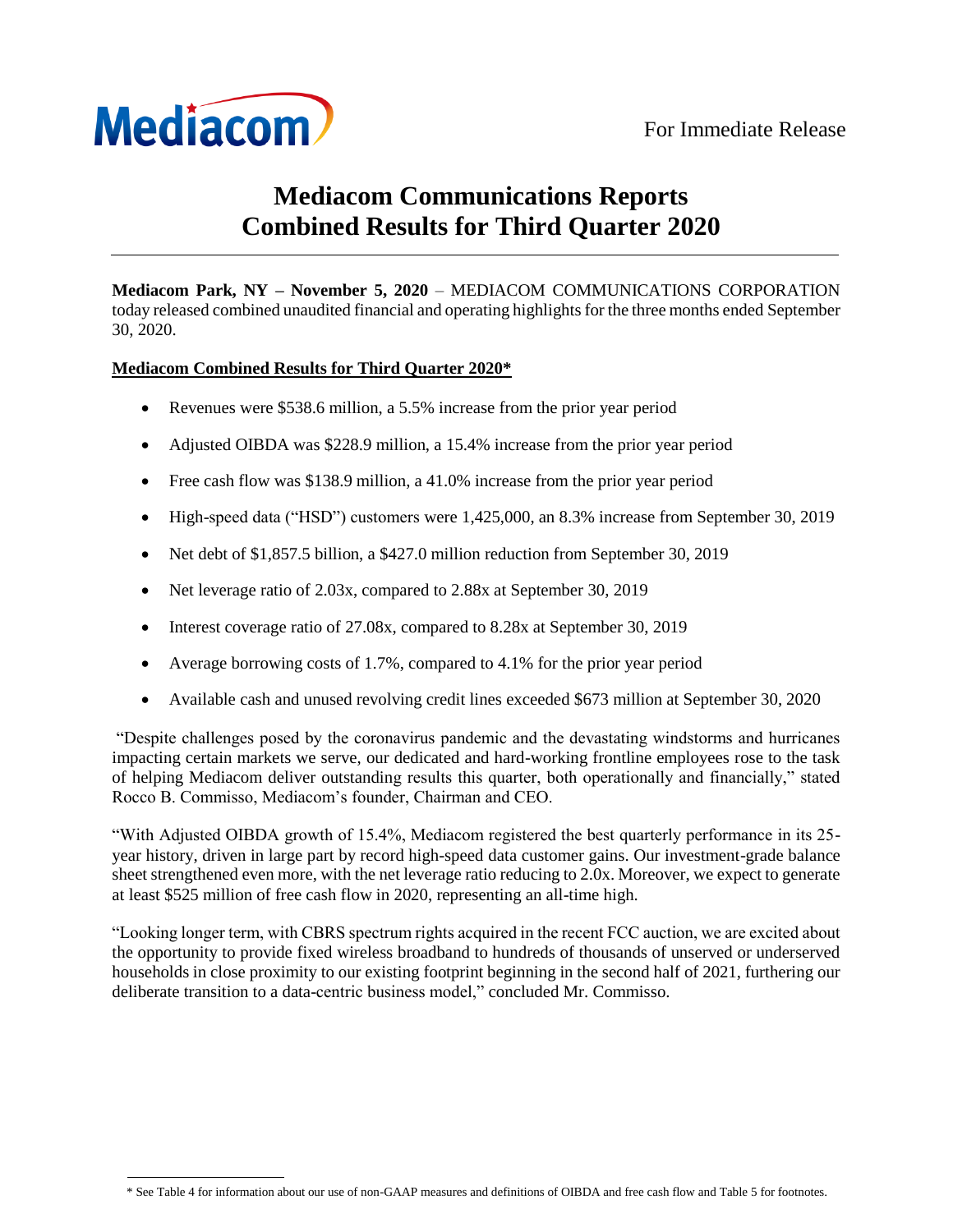# **TABLE 1\* Mediacom Communications Corporation Selected Combined Financial and Operating Data (Dollars in thousands, except per unit data) (Unaudited)**

|                                    | <b>Three Months Ended</b><br>September 30, |               |             |
|------------------------------------|--------------------------------------------|---------------|-------------|
|                                    | 2020                                       | 2019          | YoY% Change |
| High-speed data ("HSD")            | \$<br>238,724                              | \$<br>213,058 | 12.0%       |
| Video                              | 177,620                                    | 184,027       | $(3.5\%)$   |
| Phone                              | 29,396                                     | 29,876        | $(1.6\%)$   |
| Business services                  | 75,997                                     | 72,053        | 5.5%        |
| Advertising                        | 16,838                                     | 11,566        | 45.6%       |
| <b>Total revenues</b>              | \$<br>538,575                              | \$<br>510,580 | 5.5%        |
| Service costs                      | (216, 825)                                 | (216,201)     | 0.3%        |
| SG&A expenses                      | (80, 541)                                  | (84,926)      | $(5.2\%)$   |
| Management fees                    | (13,000)                                   | (11,500)      | 13.0%       |
| OIBDA <sup>(a)</sup>               | \$<br>228,209                              | \$<br>197,953 | 15.3%       |
| Non-cash, share based compensation | 707                                        | 384           | 84.1%       |
| Adjusted OIBDA (a)                 | \$<br>228,916                              | \$<br>198,337 | 15.4%       |
| Cash interest expense (a)          | (8, 454)                                   | (23,960)      | $(64.7\%)$  |
| Capital expenditures               | (81, 555)                                  | (75,890)      | 7.5%        |
| Free cash flow (a)                 | \$<br>138,907                              | \$<br>98,487  | 41.0%       |
| Adjusted OIBDA margin (b)          | 42.5%                                      | 38.8%         |             |

|                                           | <b>September 30, 2020</b> | <b>September 30, 2019</b> | YoY% Change |
|-------------------------------------------|---------------------------|---------------------------|-------------|
| <b>HSD</b> customers                      | 1,425,000                 | 1,316,000                 | 8.3%        |
| Video customers                           | 663,000                   | 729,000                   | $(9.1\%)$   |
| Phone customers                           | 599,000                   | 616,000                   | $(2.8\%)$   |
| <b>Primary service units ("PSUs")</b>     | 2,687,000                 | 2,661,000                 | $1.0\%$     |
| HSD customer increases                    | 29,000                    | 13,000                    |             |
| Video customer declines                   | (13,000)                  | (18,000)                  |             |
| Phone customer declines                   | (3,000)                   |                           |             |
| <b>Ouarterly PSU increases (declines)</b> | 13,000                    | (5,000)                   |             |
| Customer relationships $(c)$              | 1,429,000                 | 1,367,000                 | 4.5%        |
| Average total monthly revenue per:        |                           |                           |             |
| $PSU^{(d)}$                               | \$<br>66.97               | \$<br>63.90               | 4.8%        |
| Customer relationship (e)                 | \$<br>126.74              | \$<br>124.46              | 1.8%        |

|                                        | September 30, 2020 | September 30, 2019 |                                  |  |
|----------------------------------------|--------------------|--------------------|----------------------------------|--|
| Bank credit facility                   | \$<br>1,890,000    | \$                 | 2,265,000<br>50,000<br>2,315,000 |  |
| $5\frac{1}{2}\%$ senior notes due 2021 |                    |                    |                                  |  |
| Total debt (f)                         | \$<br>1,890,000    | \$                 |                                  |  |
| Cash                                   | (32, 484)          |                    | (30, 476)                        |  |
| Net debt                               | \$<br>1,857,516    | \$                 | 2,284,524                        |  |
| Net leverage ratio $(g)$               | 2.03x              |                    | 2.88x                            |  |
| Interest coverage ratio (h)            | 27.08x             |                    | 8.28x                            |  |

\* See Table 4 for information about our use of non-GAAP measures and definitions of OIBDA and free cash flow and Table 5 for footnotes.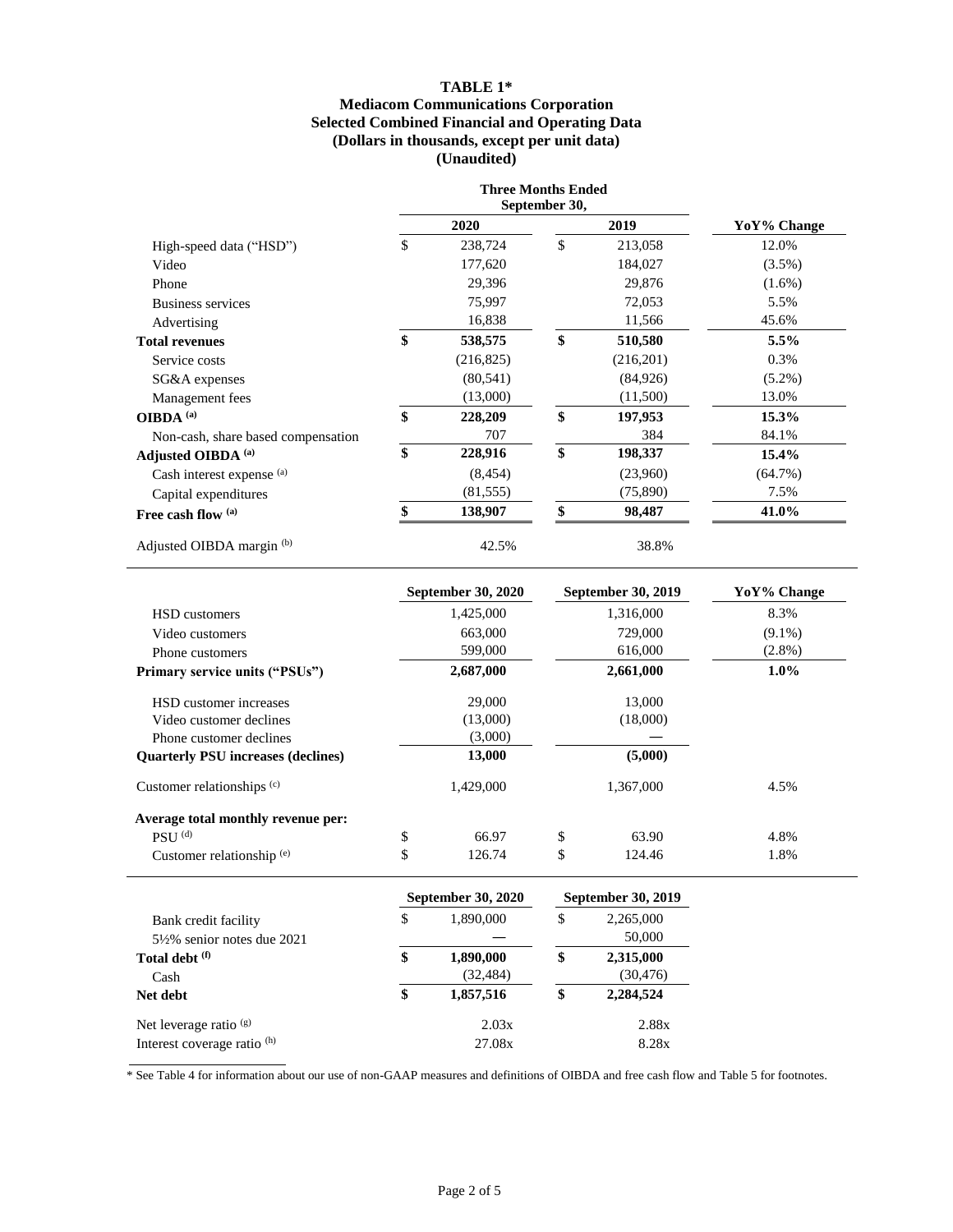# **TABLE 2\* Mediacom Communications Corporation Selected Combined Financial and Operating Data (Dollars in thousands, except per unit data) (Unaudited)**

|                                   |     | <b>Three Months Ended</b><br>September 30, 2020            |    |                     |                                    |    |            |  |  |
|-----------------------------------|-----|------------------------------------------------------------|----|---------------------|------------------------------------|----|------------|--|--|
|                                   |     | <b>Mediacom</b><br><b>Broadband</b><br><b>Mediacom LLC</b> |    | <b>Eliminations</b> | <b>Mediacom</b><br><b>Combined</b> |    |            |  |  |
| High-speed data ("HSD")           | \$. | 126,820                                                    | \$ | 111,904             |                                    | \$ | 238,724    |  |  |
| Video                             |     | 94,438                                                     |    | 83,182              |                                    |    | 177,620    |  |  |
| Phone                             |     | 15,684                                                     |    | 13,712              |                                    |    | 29,396     |  |  |
| Business services                 |     | 45,541                                                     |    | 30,456              |                                    |    | 75,997     |  |  |
| Advertising                       |     | 14,542                                                     |    | 2,296               |                                    |    | 16,838     |  |  |
| <b>Total revenues</b>             | \$  | 297,025                                                    | \$ | 241,550             |                                    | \$ | 538,575    |  |  |
| Service costs                     |     | (115,756)                                                  |    | (101,069)           |                                    |    | (216, 825) |  |  |
| SG&A expenses                     |     | (48,215)                                                   |    | (32, 326)           |                                    |    | (80, 541)  |  |  |
| Management fees                   |     | (7,800)                                                    |    | (5,200)             |                                    |    | (13,000)   |  |  |
| OIBDA <sup>(a)</sup>              | \$  | 125,254                                                    | \$ | 102,955             |                                    | \$ | 228,209    |  |  |
| Investment income from affiliate  |     |                                                            |    | 4,500               | (4,500)                            |    |            |  |  |
| Non-cash share-based compensation |     | 374                                                        |    | 333                 |                                    |    | 707        |  |  |
| Adjusted OIBDA (a)                | \$  | 125,628                                                    | \$ | 107,788             | (4,500)                            | \$ | 228,916    |  |  |
| Cash interest expense (a)         |     | (4,037)                                                    |    | (4, 417)            |                                    |    | (8, 454)   |  |  |
| Capital expenditures              |     | (41,255)                                                   |    | (40,300)            |                                    |    | (81, 555)  |  |  |
| Dividend to preferred members     |     | (4,500)                                                    |    |                     | 4,500                              |    |            |  |  |
| Free cash flow (a)                |     | 75,836                                                     | \$ | 63,071              |                                    |    | 138,907    |  |  |

|                                        | <b>Mediacom</b><br><b>Broadband</b> |    | <b>Mediacom LLC</b> |         | Mediacom<br><b>Combined</b> |  |
|----------------------------------------|-------------------------------------|----|---------------------|---------|-----------------------------|--|
| <b>HSD</b> customers                   | 781,000                             |    | 644,000             |         | 1,425,000                   |  |
| Video customers                        | 361.000                             |    | 302,000             | 663,000 |                             |  |
| Phone customers                        | 328,000                             |    | 271,000             |         | 599,000                     |  |
| Primary service units ("PSUs")         | 1,470,000                           |    | 1,217,000           |         | 2,687,000                   |  |
| HSD customer increases                 | 14,000                              |    | 15,000              |         | 29,000                      |  |
| Video customer declines                | (9,000)                             |    | (4,000)             |         | (13,000)                    |  |
| Phone customer declines                | (3,000)                             |    |                     |         | (3,000)                     |  |
| <b>Quarterly PSU increases</b>         | 2,000                               |    | 11,000              |         | 13,000                      |  |
| Customer relationships (c)             | 784,000                             |    | 645,000             |         | 1,429,000                   |  |
| Average total monthly revenue per:     |                                     |    |                     |         |                             |  |
| $PSU$ <sup>(d)</sup>                   | \$<br>67.40                         | \$ | 66.46               | \$      | 66.97                       |  |
| Customer relationship (e)              | \$<br>127.10                        | \$ | 126.30              | \$      | 126.74                      |  |
|                                        | <b>Mediacom</b>                     |    |                     |         | <b>Mediacom</b>             |  |
|                                        | <b>Broadband</b>                    |    | <b>Mediacom LLC</b> |         | <b>Combined</b>             |  |
| Bank credit facility                   | \$<br>911,875                       | \$ | 978,125             | \$      | 1,890,000                   |  |
| $5\frac{1}{2}\%$ senior notes due 2021 |                                     |    |                     |         |                             |  |
| Total debt (f)                         | \$<br>911,875                       | \$ | 978,125             | \$      | 1,890,000                   |  |
| Cash                                   | (14, 884)                           |    | (17,600)            |         | (32, 484)                   |  |
| Net debt                               | \$<br>896,991                       | \$ | 960,525             | \$      | 1,857,516                   |  |
| Net leverage ratio (g)                 | 1.79x                               |    | 2.23x               |         | 2.03x                       |  |
| Interest coverage ratio (h)            | 31.12x                              |    | 24.40x              |         | 27.08x                      |  |

\* See Table 4 for information about our use of non-GAAP measures and definitions of OIBDA and free cash flow and Table 5 for footnotes. Due to rounding of Mediacom Broadband and Mediacom LLC results, slight differences may exist with actual Mediacom Combined results.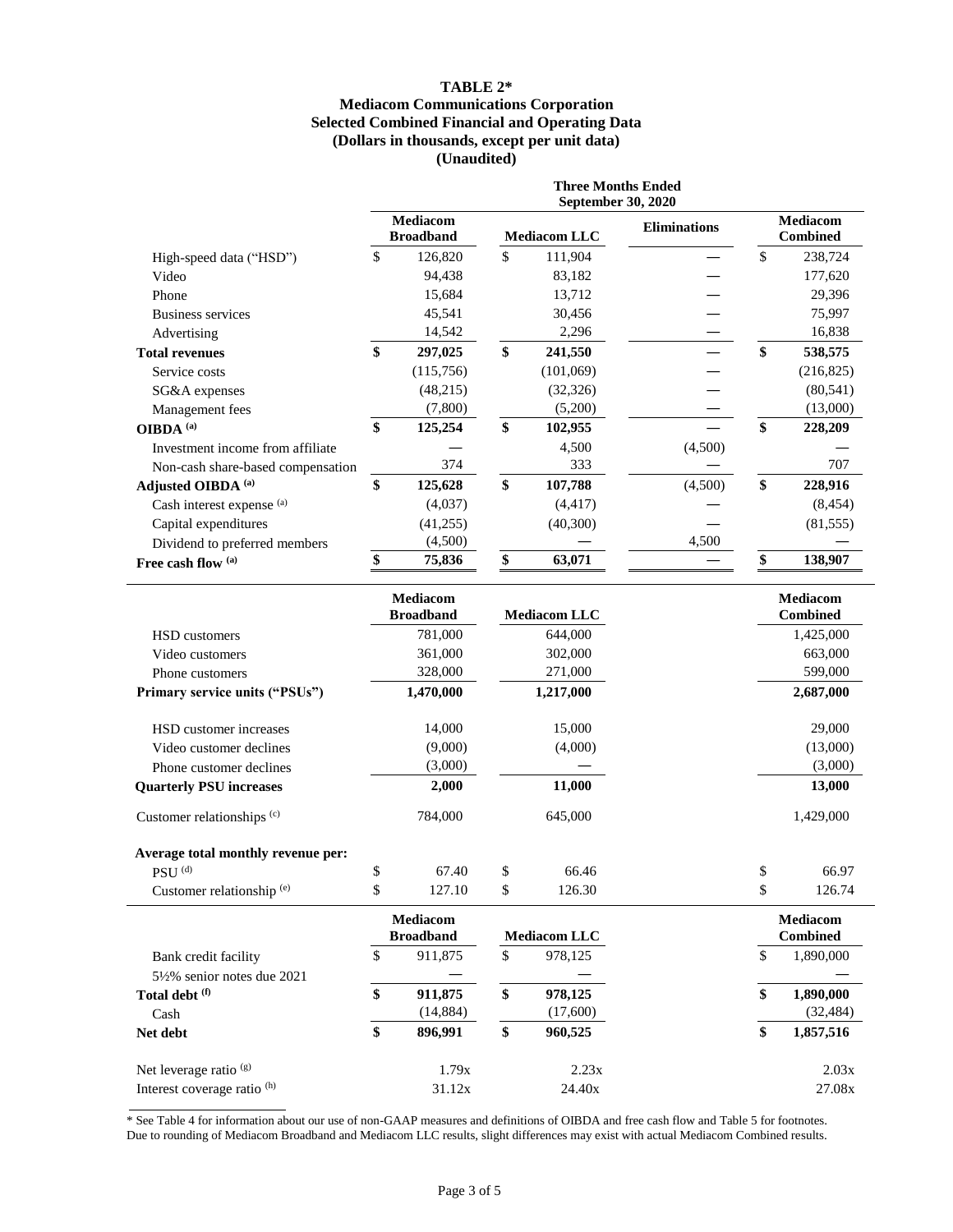# **TABLE 3\* Mediacom Communications Corporation Selected Combined Financial and Operating Data (Dollars in thousands, except per unit data) (Unaudited)**

|                                   | <b>Three Months Ended</b><br><b>September 30, 2019</b> |                                     |    |                     |                     |                                    |           |
|-----------------------------------|--------------------------------------------------------|-------------------------------------|----|---------------------|---------------------|------------------------------------|-----------|
|                                   |                                                        | <b>Mediacom</b><br><b>Broadband</b> |    | <b>Mediacom LLC</b> | <b>Eliminations</b> | <b>Mediacom</b><br><b>Combined</b> |           |
| High-speed data ("HSD")           | \$                                                     | 115,238                             | \$ | 97,820              |                     | \$                                 | 213,058   |
| Video                             |                                                        | 99,538                              |    | 84,489              |                     |                                    | 184,027   |
| Phone                             |                                                        | 16,150                              |    | 13,726              |                     |                                    | 29,876    |
| Business services                 |                                                        | 43,878                              |    | 28,175              |                     |                                    | 72,053    |
| Advertising                       |                                                        | 9,706                               |    | 1,860               |                     |                                    | 11,566    |
| <b>Total revenues</b>             | \$                                                     | 284,510                             | \$ | 226,070             |                     | \$                                 | 510,580   |
| Service costs                     |                                                        | (116, 634)                          |    | (99, 567)           |                     |                                    | (216,201) |
| SG&A expenses                     |                                                        | (51,257)                            |    | (33,669)            |                     |                                    | (84, 926) |
| Management fees                   |                                                        | (6,900)                             |    | (4,600)             |                     |                                    | (11,500)  |
| OIBDA <sup>(a)</sup>              | \$                                                     | 109,719                             | \$ | 88,234              |                     | \$                                 | 197,953   |
| Investment income from affiliate  |                                                        |                                     |    | 4,500               | (4,500)             |                                    |           |
| Non-cash share-based compensation |                                                        | 204                                 |    | 180                 |                     |                                    | 384       |
| Adjusted OIBDA (a)                | \$                                                     | 109,923                             | \$ | 92,914              | (4,500)             | \$                                 | 198,337   |
| Cash interest expense (a)         |                                                        | (12,919)                            |    | (11,041)            |                     |                                    | (23,960)  |
| Capital expenditures              |                                                        | (39, 987)                           |    | (35,903)            |                     |                                    | (75,890)  |
| Dividend to preferred members     |                                                        | (4,500)                             |    |                     | 4,500               |                                    |           |
| Free cash flow (a)                |                                                        | 52,517                              | \$ | 45,970              |                     |                                    | 98,487    |

|                                           | <b>Mediacom</b><br><b>Broadband</b> | <b>Mediacom LLC</b> | <b>Mediacom</b><br><b>Combined</b> |
|-------------------------------------------|-------------------------------------|---------------------|------------------------------------|
| <b>HSD</b> customers                      | 726,000                             | 590,000             | 1,316,000                          |
| Video customers                           | 400,000                             | 329,000             | 729,000                            |
| Phone customers                           | 340,000                             | 276,000             | 616,000                            |
| Primary service units ("PSUs")            | 1,466,000                           | 1,195,000           | 2,661,000                          |
| HSD customer increases                    | 5,000                               | 8,000               | 13,000                             |
| Video customer declines                   | (12,000)                            | (6,000)             | (18,000)                           |
| Phone customer (declines) increases       | (1,000)                             | 1,000               |                                    |
| <b>Quarterly PSU</b> (declines) increases | (8,000)                             | 3,000               | (5,000)                            |
| Customer relationships (c)                | 757,000                             | 610,000             | 1,367,000                          |
| Average total monthly revenue per:        |                                     |                     |                                    |
| $PSU$ <sup>(d)</sup>                      | \$<br>64.51                         | \$<br>63.14         | \$<br>63.90                        |
| Customer relationship (e)                 | \$<br>125.03                        | \$<br>123.74        | \$<br>124.46                       |
|                                           | <b>Mediacom</b><br><b>Broadband</b> | <b>Mediacom LLC</b> | <b>Mediacom</b><br><b>Combined</b> |
| Bank credit facility                      | \$<br>1,147,250                     | \$<br>1,117,750     | \$<br>2,265,000                    |
| $5\frac{1}{2}\%$ senior notes due 2021    | 50,000                              |                     | 50,000                             |
| Total debt (f)                            | \$<br>1,197,250                     | \$<br>1,117,750     | \$<br>2,315,000                    |
| Cash                                      | (15,588)                            | (14,888)            | (30, 476)                          |
| Net debt                                  | \$<br>1,181,662                     | \$<br>1,102,862     | \$<br>2,284,524                    |

\* See Table 4 for information about our use of non-GAAP measures and definitions of OIBDA and free cash flow and Table 5 for footnotes. Due to rounding of Mediacom Broadband and Mediacom LLC results, slight differences may exist with actual Mediacom Combined results.

Net leverage ratio (g) 2.69x 2.97x 2.88x Interest coverage ratio (h) 8.51x 8.42x 8.28x